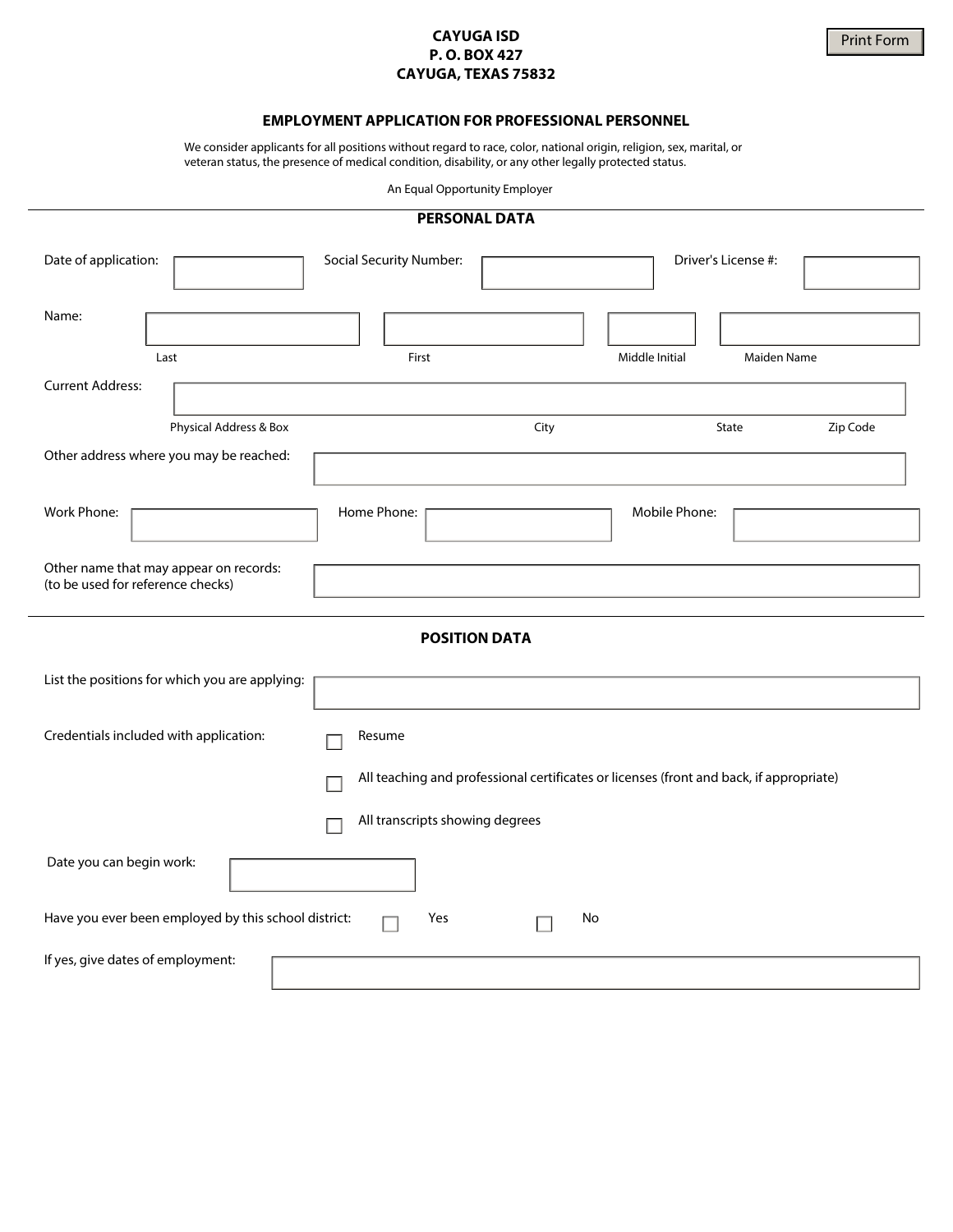# **EDUCATIONAL/TRAINING**

| Names and locations<br>of schools attended | Course of study:<br>Major/minor fields | Diploma, Degree,<br>Certificate or License held | Year graduated<br>(college only) |
|--------------------------------------------|----------------------------------------|-------------------------------------------------|----------------------------------|
|                                            |                                        |                                                 |                                  |
|                                            |                                        |                                                 |                                  |
|                                            |                                        |                                                 |                                  |
|                                            |                                        |                                                 |                                  |
|                                            |                                        |                                                 |                                  |
|                                            |                                        |                                                 |                                  |
|                                            |                                        |                                                 |                                  |
|                                            |                                        |                                                 |                                  |
|                                            |                                        |                                                 |                                  |

## **EDUCATIONAL/TRAINING**

Certificate or license held currently:

| <b>Valid Texas</b><br>None                     | Valid other state                          |                         |
|------------------------------------------------|--------------------------------------------|-------------------------|
| Emergency (Texas only)                         | Texas one-year certificate:<br>Expires on: |                         |
| Texas temporary administrative:<br>Expires on: |                                            |                         |
| Areas of specialization:                       |                                            |                         |
| Administrator                                  | All level Art                              | Vocational (specify):   |
| Superintendent                                 | All level Health and PE                    |                         |
| Principal                                      | All level Music                            | Nurse                   |
| Mid-Management administration                  | Librarian                                  | <b>Visiting Teacher</b> |
| Elementary                                     | Counselor                                  | Supervisor              |
| Elementary & Kindergarten                      | <b>Special Education</b>                   | Other (specify):        |
| Secondary (Jr. and Sr. High) (specify):        |                                            |                         |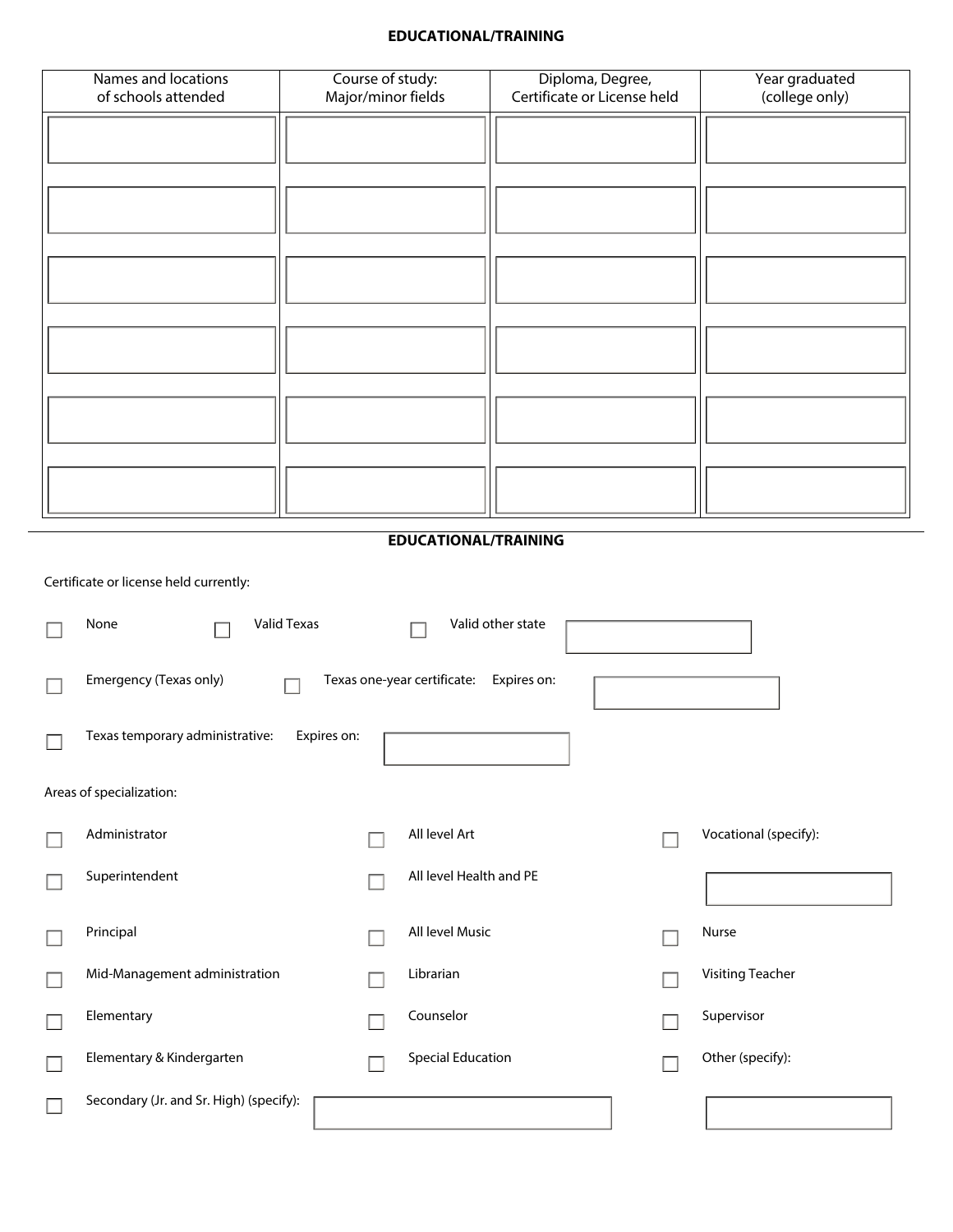# **TEACHING EXPERIENCE**

| Names and locations<br>of schools | Type of assignment | Dates Taught | Reason for leaving |
|-----------------------------------|--------------------|--------------|--------------------|
|                                   |                    |              |                    |
|                                   |                    |              |                    |
|                                   |                    |              |                    |
|                                   |                    |              |                    |
|                                   |                    |              |                    |
|                                   |                    |              |                    |
|                                   |                    |              |                    |
|                                   |                    |              |                    |
|                                   |                    |              |                    |
|                                   |                    |              |                    |
|                                   |                    |              |                    |
|                                   |                    |              |                    |
|                                   |                    |              |                    |

## **OTHER WORK EXPERIENCE**

| School District/Firm Name | Position/Title | Dates Employed | Reason for leaving |
|---------------------------|----------------|----------------|--------------------|
|                           |                |                |                    |
|                           |                |                |                    |
|                           |                |                |                    |
|                           |                |                |                    |
|                           |                |                |                    |
|                           |                |                |                    |
|                           |                |                |                    |
|                           |                |                |                    |
|                           |                |                |                    |

## **PROFESSIONAL DATA**

Please list relevant professional activities. Omit references to organizations that would reveal race, age, ethnic origin, or religious persuasion.

Papers/articles published:

Seminars/workshops conducted:

Other related professional activities: